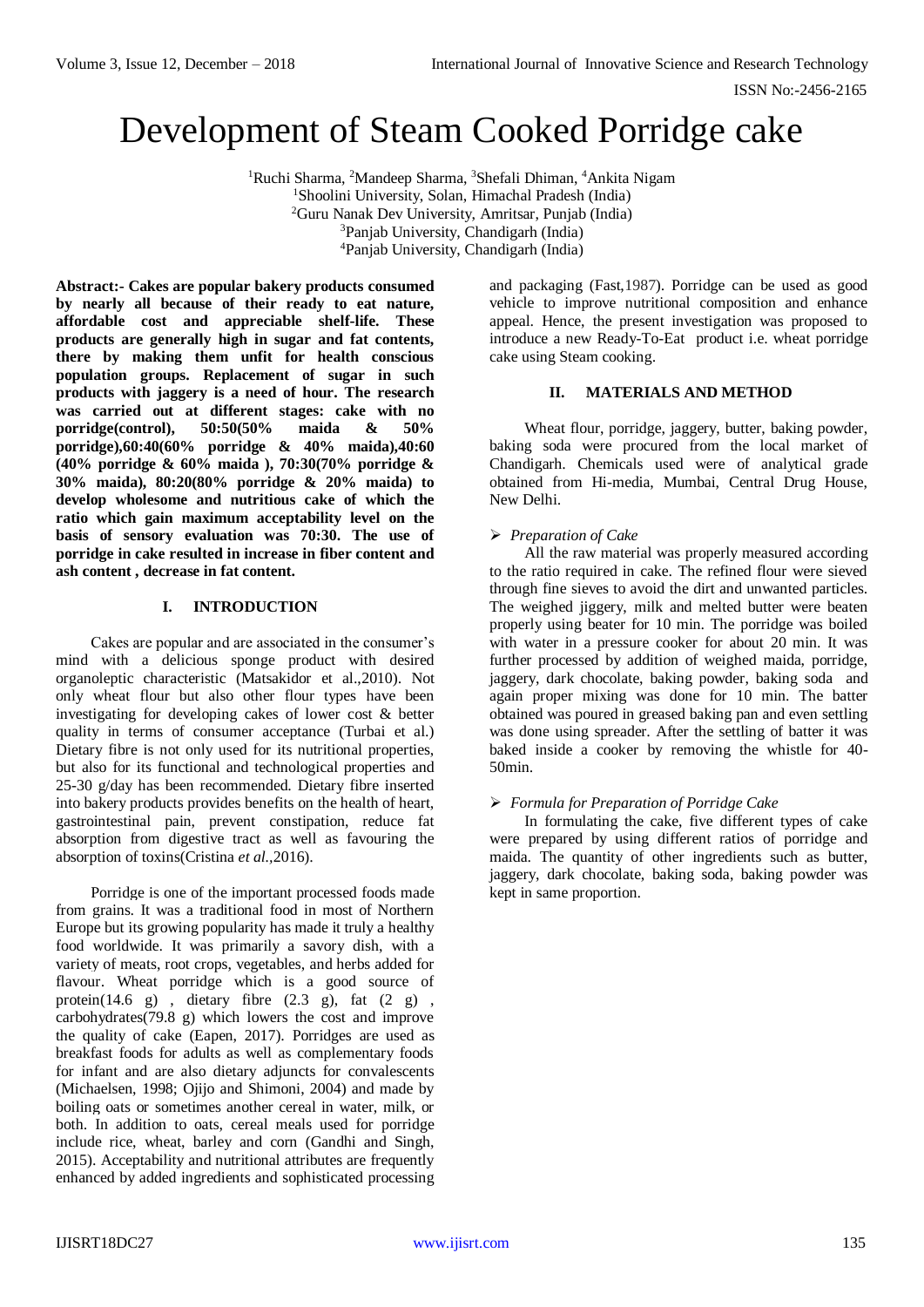### ISSN No:-2456-2165

| Ingredients          | Control       | Cake<br>(40:60) | Cake<br>(50:50) | Cake<br>(60:40) | Cake<br>(70:30) | Cake<br>(80:20) |
|----------------------|---------------|-----------------|-----------------|-----------------|-----------------|-----------------|
| Porridge $(g)$       |               | 40              | 50              | 60              | 70              | 80              |
| Maida(g)             | 100           | 60              | 50              | 40              | 30              | 20              |
| Butter(g)            | 60            | 60              | 60              | 60              | 60              | 60              |
| Jagger(g)            | 50            | 50              | 50              | 50              | 50              | 50              |
| Baking soda(tsp)     |               |                 |                 |                 |                 |                 |
| Baking powder(tsp)   | $\frac{1}{2}$ | $\frac{1}{2}$   | $\frac{1}{2}$   | $\frac{1}{2}$   | $\frac{1}{2}$   | $\frac{1}{2}$   |
| Dark chocolate $(g)$ | 50            | 50              | 50              | 50              | 50              | 50              |
| Milk(ml)             | 40            | 40              | 40              | 40              | 40              | 40              |
| $\text{Oats}(g)$     | 20            | 20              | 20              | 20              | 20              | 20              |

Table 1:- Different Formulations Tried

# **III. SENSORY ANALYSIS**

A sensory evaluation was done using Hedonic scale in order to know and choose one most suitable Cake. A selected panel of ten untrained panelists was asked to evaluate and grade the four formulations. On the whole the preparation which was made using 70 gm of porridge and 30g of maida was liked by almost all the members.

| Quality parameters    | Control | Cake<br>(40:60) | Cake<br>(50:50)          | Cake<br>(60:40) | Cake<br>(70:30) | Cake<br>(80:20) |
|-----------------------|---------|-----------------|--------------------------|-----------------|-----------------|-----------------|
| Appearance            |         |                 | O                        |                 |                 |                 |
| Flavour               |         |                 | $\overline{\phantom{0}}$ |                 |                 |                 |
| Texture               |         |                 |                          |                 | 7.5             |                 |
| Overall acceptability | 8.3     | $\mathbf{r}$    | 5.5                      | 6.6             | 7.6             |                 |

## Table 2:- Sensory Analysis

# *Evaluation of physico-chemical properties of cake*

The cakes were analyzed for their proximate parameters like moisture, fat, dietary fibre and total ash following the procedure given in (AOAC 2000).



# Fig 1:- Porridge Cake

| Sample        | Moisture $(\%)$ | Ash $(\%)$ | $\text{Fat}(\%)$ | Dietary fibre(%) |
|---------------|-----------------|------------|------------------|------------------|
| Control       | 19              | ه. ا       | 13.2             | 10.2             |
| Porridge cake | 23.3            |            | 9.90             | າາ<br>44.1       |

Table 3:- Chemical Composition of Control and Porridge fortified Cake (g/100g).